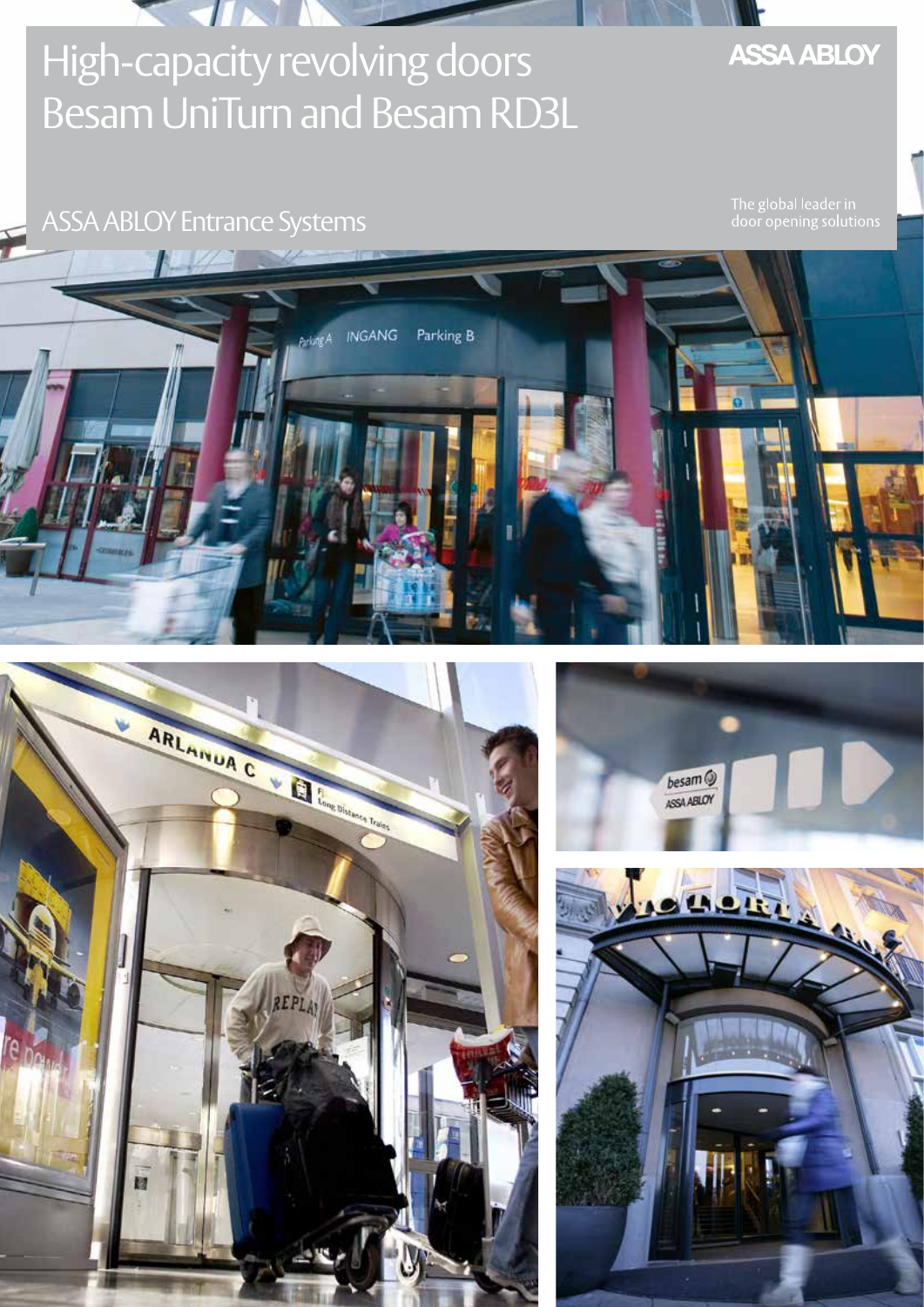## An impressive entrance



*The high-capacity three-wing revolving door at a supermarket is ideal for shopping carts and wheelchairs.*





*Besam high-capacity revolving doors provide safe and reliable Pedestrian safety is a top priority.*



ASSA ABLOY Entrance Systems' large, high-capacity two and three-wing revolving doors Besam UniTurn and Besam RD3L create a spacious and welcoming entrance that combines climate-control advantages with the security and convenience of an automatic entrance.

- $\blacksquare$  High-tech control system for safe and reliable operation
- Designed for efficient installation and maintenance

*operation.*

- Multiple presence sensors
- Besam UniTurn features built-in displays
- Unique motors and braking systems for optimal safety and market-leading efficiency
- Patented transmission enables the door to cope with high-wind loads
- Break-out functionality for emergencies or added convenience
- Built-in sliding doors available for the Besam UniTurn
- Safety systems designed and tested to meet DIN 18650/EN 16005:12.
- Environmental product declarations
- Night-closing doors with Intrusion Protection package available

#### **Safety**

We always strive to maintain high safety standards. The large, high-capacity revolving doors boast numerous features to ensure optimum user safety, helping us to live up to our reputation as a market-leader in pedestrian safety.

#### **Convenience for all**

The bid Besam revolving doors have extra large compartments, that are always accessible, making an ideal solution for continuous high-volume pedestrian

traffic. These automatic doors create an impressive entrance solution that can accommodate shopping carts, luggage carts and wheelchairs with ease. The impressively large Besam RD3L can easily fit up to three shopping carts, making it an ideal solution for retailers.

Our Besam revolving door range is versatile, available in different diameters, and is delivered with counterclockwise rotation as standard.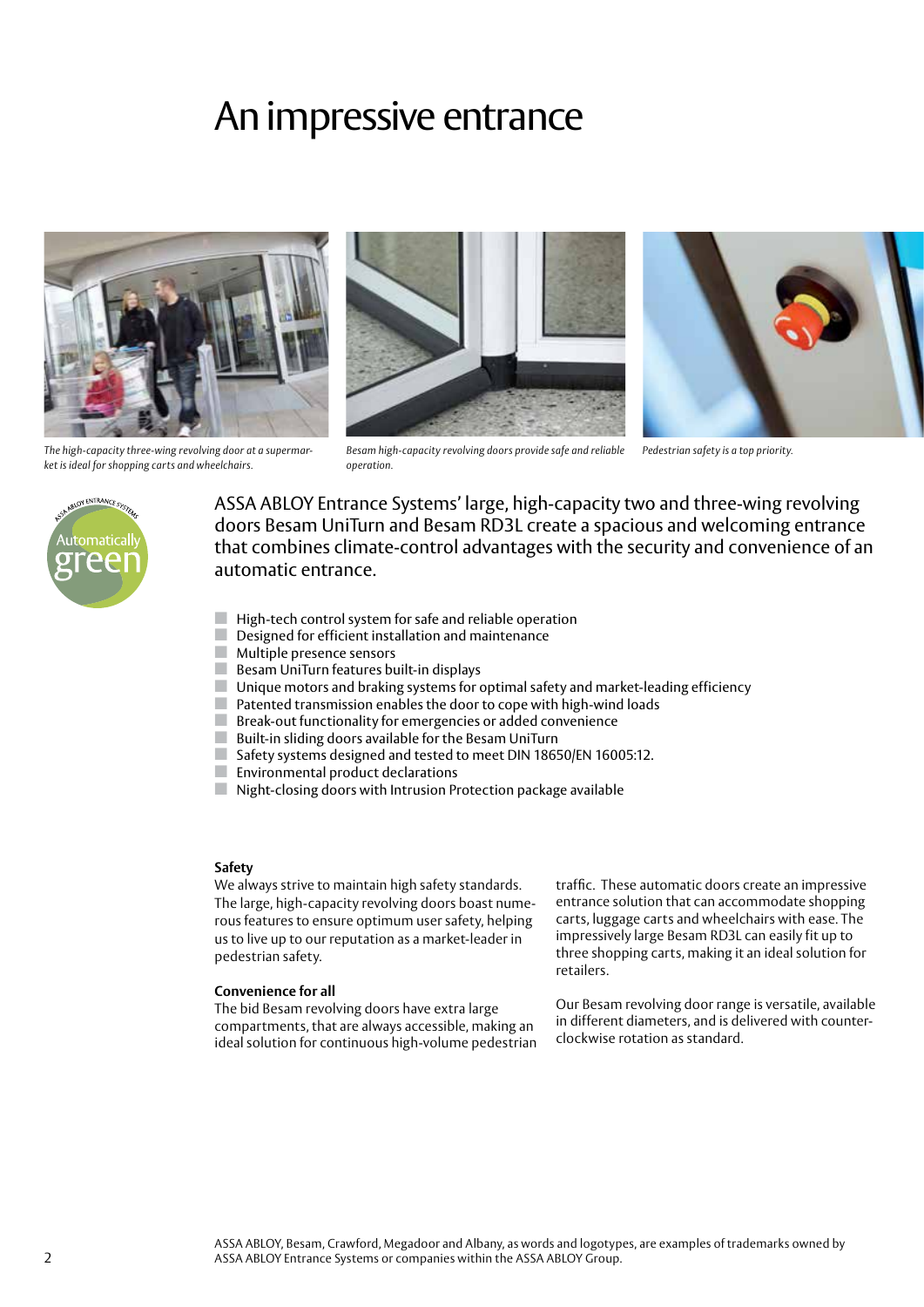# Optimum convenience and safety



*Down-lights in the fully rotating ceiling of the high-capacity, three-wing Besam RD3L revolving door.*



*Optimum comfort with an additional, matching air curtain for a two-wing Besam UniTurn.*



*The user-friendly touchscreen mode selector will become standard for all Besam revolving doors.*

#### **Aesthetics** The fully rotating ceiling ensures even lighting and eli-

*"The revolving door acts as a barrier between climate zones."*

minates brush marks, resulting in a high degree of lighting comfort for people walking through the door as well as a welcoming entrance. Hidden sensors ensure an uncluttered look and clean lines throughout. An optional night-closing door provides an elegant solution

#### "We chose ASSA ABLOY Entrance Systems' high capacity three-winged revolving door to create a better indoor climate for our customers and staff. There is a lot of variation between summer and winter here, and the revolving door acts as an effective barrier against the elements. The large diameter of the door is also important, because we are a big store with many customers and shopping trolleys passing in and out, and it works beautifully."

*Magnus Wärff, Store Manager,*  Coop Supermarket Kungsbacka, Sweden

### for optimum security.

**Reliable performance**

ASSA ABLOY Entrance Systems enjoys a reputation for its product innovation, quality, reliable entrance automation products and first-class service. The ingenious design and high-quality materials make our high-capacity revolving doors reliable performers, reducing maintenance costs and extending the life of your entrance.

#### **Optimum indoor climate**

Revolving door systems are particularly good for controlling the indoor climate as they provide excellent separation of the indoor and outdoor environments, eliminating drafts and reducing heating and cooling losses. The high-capacity revolving doors are designed to ensure that operation is not affected or interrupted by winds or by users pushing the doors.

#### **Easy smooth access**

• An ideal solution for continuous high-volume pedestrian traffic

#### **Safety features**

• Superior safety features that meet tough, international standards for pedestrian safety

#### **Aesthetics**

• Thoughtful details contribute to an impressive entrance to your building

3